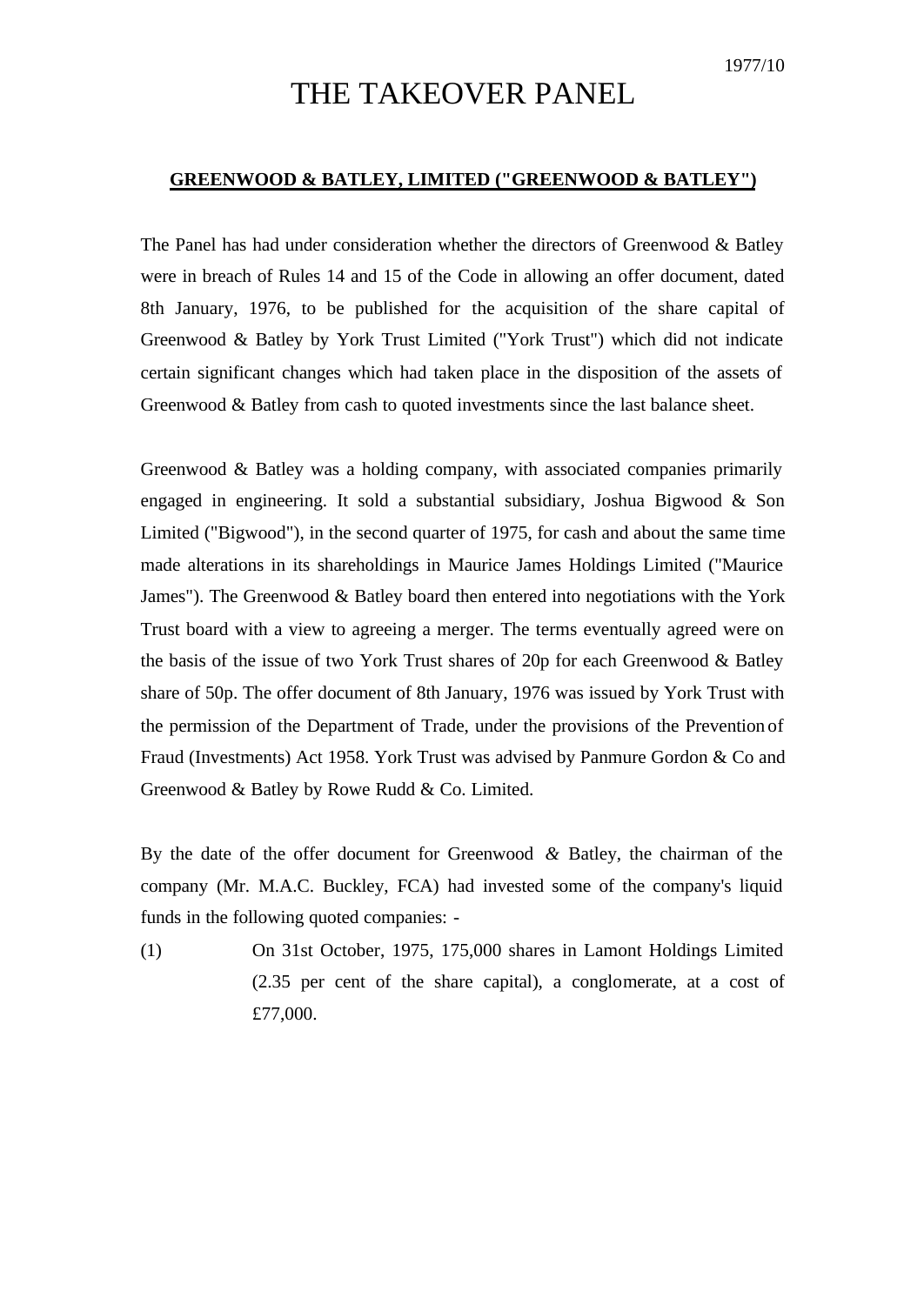- (2) Between 3rd October and 8th December, 1975, 227,500 shares in Mann and Overton Limited (8.4 per cent of the share capital), a taxi cab supplier, at a cost of £130,000.
- (3) On 8th January, 1976, by Filtzroform Limited, a subsidiary of Greenwood & Batley, 150,000 shares in Lampa Securities Limited (9.4 per cent of the share capital), dealers in antiques and fine arts, at a cost of £200,000.

There was a subsequent purchase of 60,000 new shares in Insurance General & Mortgage Investment Trust Limited (6 per cent of the share capital), an unlisted investment dealing company, on 26th January, 1976, a few days before the first closing date of the offer at a cost of £60,000.

Appendix III of the offer document contained financial information concerning Greenwood & Batley. This included the net tangible assets, based on the audited accounts to 5th April, 1975 and those figures adjusted to take account of the sale of Bigwood and the adjustments in the shareholding in Maurice James. The adjusted figure of cash and short term deposits was £630,029. There was also a figure for quoted investments. These figures did not purport to take into account the three sets of share transactions listed above. Nowhere in the offer document was it indicated that a substantial part of the cash resources had already been reinvested - an omission compounded by specific reference to the substantial cash resources of Greenwood *&*  Batley in the main part of the offer document.

Appendix V of the offer document stated that "save as disclosed in this document, there have been no material changes in the financial or trading positions of York or Greenwood *&* Batley, or in the financial prospects of Greenwood & Batley, since the respective dates of the last balance sheets laid before those companies in general meeting, otherwise than those resulting from the sale by Greenwood & Batley of the share capital of Joshua Bigwood". In the letter of recommendation from Greenwood & Batley, included in the offer document, reference was made to "the increased funds which will be available for the development and acquisition of other businesses with the same and related activities", i.e. engineering.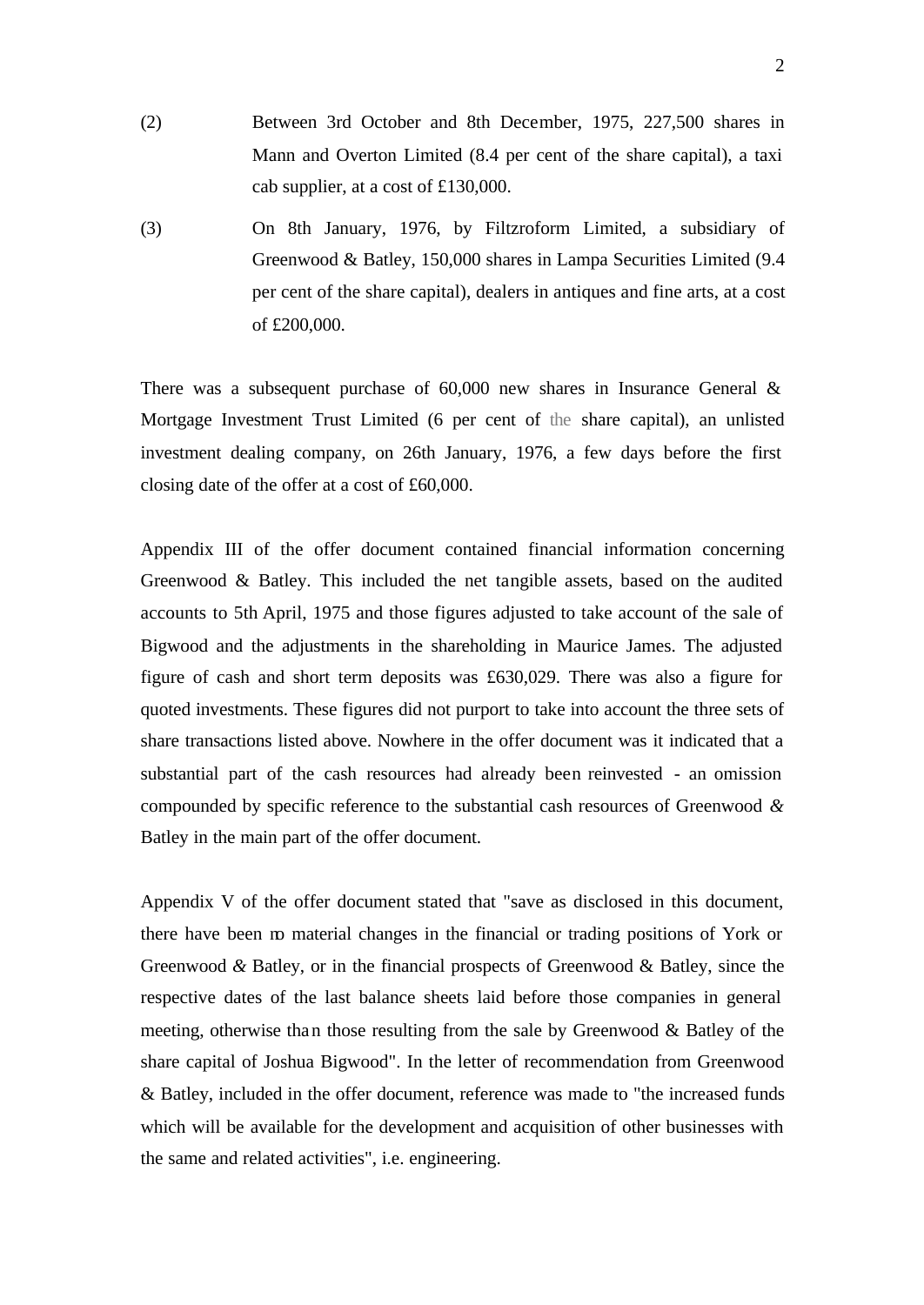York Trust was and remains a listed company. Greenwood & Batley had been listed but its listing was temporarily suspended, at its own request, while the consequences of the disposal of Bigwood were worked out. The Quotations Department of The Stock Exchange had been concerned whether the cash resources of the combined companies would be so great that listing could not be granted. At meetings in November, 1975, the Quotations Department asked the companies that the purpose for which the cash would be used should be spelt out in the offer document.

The offer went unconditional on 29th January, 1976, and Greenwood & Batley is now a wholly owned subsidiary of York Trust.

At a board meeting of York Trust in September, 1976, the group auditors, Turquands Barton Mayhew & Co listed a number of items on which they required the approval or comments of the directors. Mr. L.M. James, a non-executive director of Greenwood  $\&$ Batley and now chairman of York Trust, said he knew nothing of the share purchases and this led to the present enquiry.

Mr. Buckley, the then chairman of Greenwood & Batley, accepted responsibility for making the purchases of shares. He claimed that Greenwood *&* Batley was a trading and investment company with a long history of purchasing quoted investments and that the offer document accurately set out the position on 5th April, 1975, as modified in certain respects. He believed that stock exchange investments could properly be described as falling within the general definition of cash resources. Given that the shares stood at a value not materially less than cost on 8th January, 1976 he did not believe that the shareholders would have attached any importance to a lower figure of cash and a higher figure of quoted investments. The company's accountants and the accountants of York Trust had raised no queries.

Mr. J.A. Shepard, FCA, the other executive director of Greenwood & Batley, also relied on the disclosure to the company's accountants. He admitted that he had not perhaps given the matter sufficient consideration at the time but argued that the demonstration that the company had liquid funds was not nullified by the conversion of cash into quoted securities which were realisable at short notice.